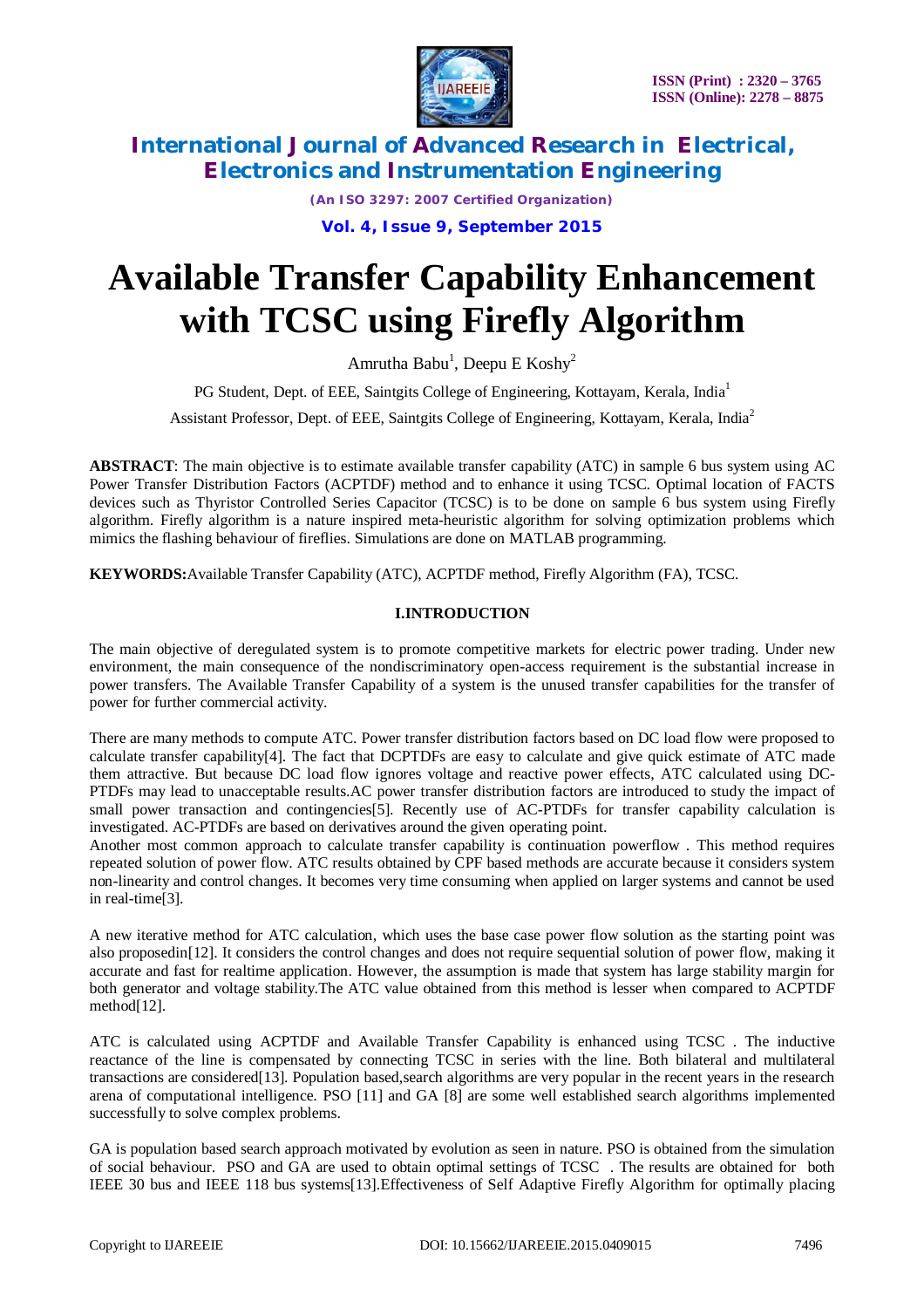

*(An ISO 3297: 2007 Certified Organization)*

## **Vol. 4, Issue 9, September 2015**

SVC tominimise transmission losses in power system is done in [14].The method has been tested on IEEE 14,30 and 57 bus test systems.

#### **II.AVAILABLE TRANSFER CAPABILITY**

Available Transfer Capability (ATC) is a measure of the transfer capability remaining in the physical transmission network for further commercial activity over and above the already committed uses .Mathematically, ATC is defined as the Total Transfer Capability (TTC) less the Transmission Reliability Margin (TRM), less the sum of existing transmission commitments and the Capacity Benefit Margin (CBM).



Fig.1ATC Definition

ATC at base case, between bus m and bus n using line flow limit (thermal limit) criterion is mathematically formulated using ACPTDF (or) PTDF as

$$
ATC_{mn} = min\{T_{ij,mn}\}, i, j \in N_L
$$
\n
$$
T_{ij,mn} = \begin{cases} \frac{P_{ij}^{max} - P_{ij}^0}{PTDF_{ij,mn}}; PTDF_{ij,mn} > 0\\ \infty (infinite); PTDF_{ij,mn} = 0\\ \frac{-P_{ij}^{max} - P_{ij}^0}{PTDF_{ij,mn}}; PTDF_{ij,mn} < 0 \end{cases}
$$

where  $P_{ij}^{max}$  is the MW power limit of a line between bus i and j

 $P_{ij}^0$  is the base case power flow in line between bus i and j

PTDF<sub>ij,mn</sub> is the power transfer distribution factor for the line between bus i and j when a transaction is taking place between bus m and n

 $N_L$  is the total number of lines

#### **ACPTDF Method**

ACPTDFs proposed for the calculation of ATC were used to find various transmission system quantities for a change in MW transaction at different operating conditions. Consider a bilateral transaction tk between a seller bus m and buyer bus n. Line 1 carries the part of the transacted power and is connected between buses i and j. For a change in real power, transaction among the above buyers and sellers by Δtk MW, if the change in a transmission line quantity ql is Δql, PTDFs can be defined as,

$$
ACPTDF_{ij,mn} = \frac{\Delta q l}{\Delta tk}
$$

The transmission quantity ql can be either real power flow from bus i to j (Pij)or j to i (P ji). The above factors have been proposed to compute at a base-case load flow results using the sensitivity properties of NRLF Jacobian.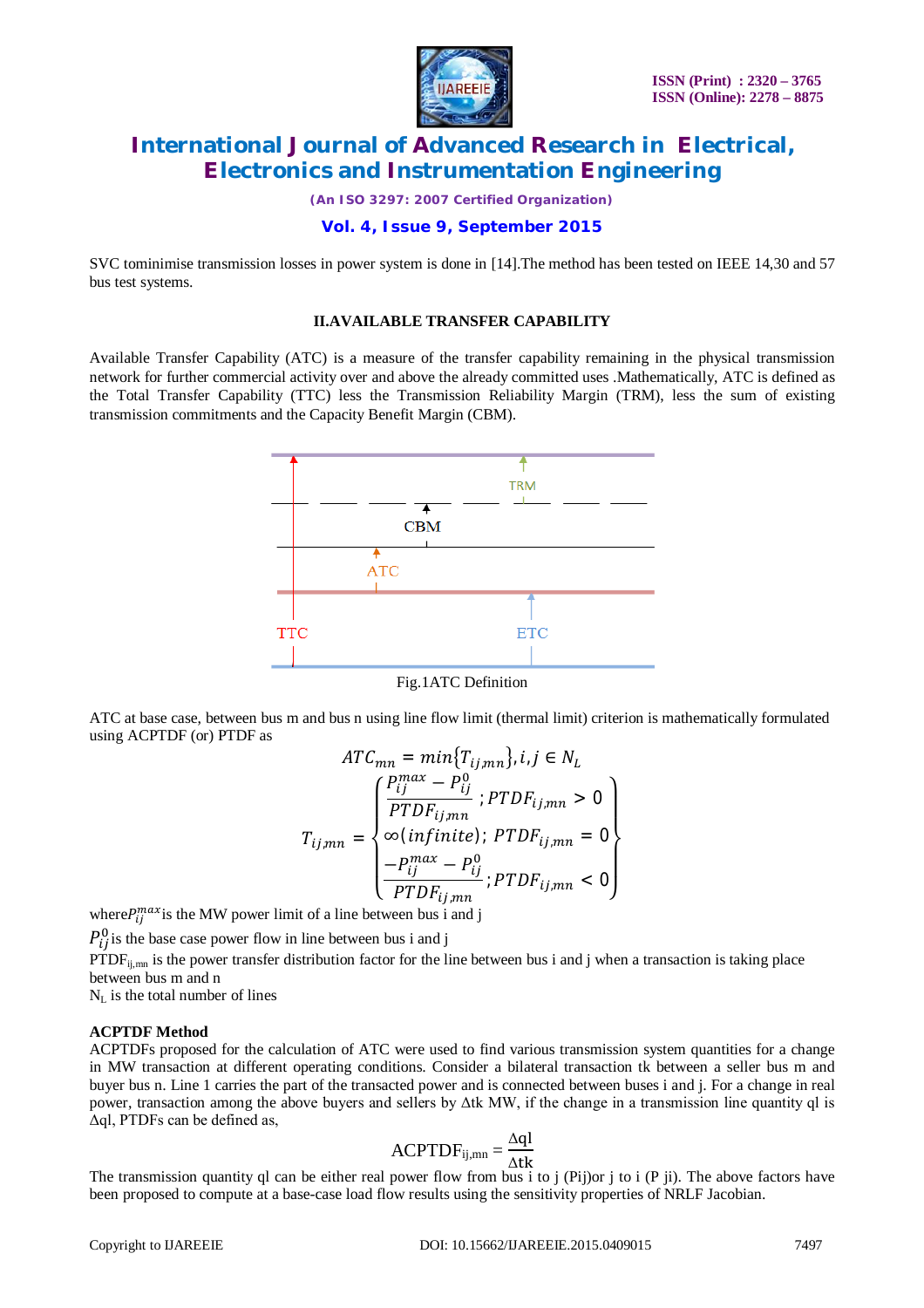

*(An ISO 3297: 2007 Certified Organization)*

**Vol. 4, Issue 9, September 2015**

$$
\left[\begin{array}{cc} \frac{\partial \delta}{\partial v} = \begin{bmatrix} \frac{\partial P}{\partial \delta} & \frac{\partial P}{\partial v} \\ \frac{\partial Q}{\partial \delta} & \frac{\partial Q}{\partial v} \end{bmatrix}^{-1} \begin{bmatrix} \Delta P \\ \Delta Q \end{bmatrix} \end{array} = \left[\begin{matrix} T \end{matrix}\right]^1 \begin{array}{c} \Delta P \\ \Delta Q \end{array}\right]
$$

In the above equation the change in active power flow of line i-j with respect to changes in state variables is determined as :

$$
\frac{\partial P_{ij}}{\partial \delta_e} = \n\begin{cases}\n0 & \text{for } e \neq i, j \\
-V_i V_j Y_{ij} \sin(\delta_i - \delta_j - \theta_{ij}) & \text{for } e = i \\
V_i V_j Y_{ij} \sin(\delta_i - \delta_j - \theta_{ij}) & \text{for } e = j\n\end{cases}
$$
\n
$$
\frac{\partial P_{ij}}{\partial V_e} = \n\begin{cases}\n0 & \text{for } e \neq i, j \\
-2V_i Y_{ij} \cos\theta_{ij} + V_j Y_{ij} \cos(\delta_i - \delta_j - \theta_{ij}) & \text{for } e = i \\
V_i V_j Y_{ij} \sin(\delta_i - \delta_j - \theta_{ij}) & \text{for } e = j\n\end{cases}
$$

#### **III. MODELING OF TCSC**

TCSC has been modeled as a variable reactance insertedin series with the transmission line.The model of TCSC is shown in Fig.2



Fig 2 Equivalent circuit of a line with TCSC

$$
X_{line} = X_{ij} + X_{tcsc}
$$

$$
X_{tcsc} = r_{tcsc} \times X_{ij}
$$

where $X_{ii}$  is the reactance of the transmission line and  $r_{\text{tesc}}$  is the degree of compensation of TCSC

#### **IV.FIREFLY ALGORITHM**

FA is a nature inspired meta-heuristic algorithm which has been developedby Xin She Yang at Cambridge university in 2007.The algorithm mimics the flashing behaviour of fireflies. It is similar to other optimization algorithms employing swarm intelligence such as PSO. But FA is found to have superior performance in many cases.

• All fireflies are unisexual, so that one firefly will be attracted to all other fireflies.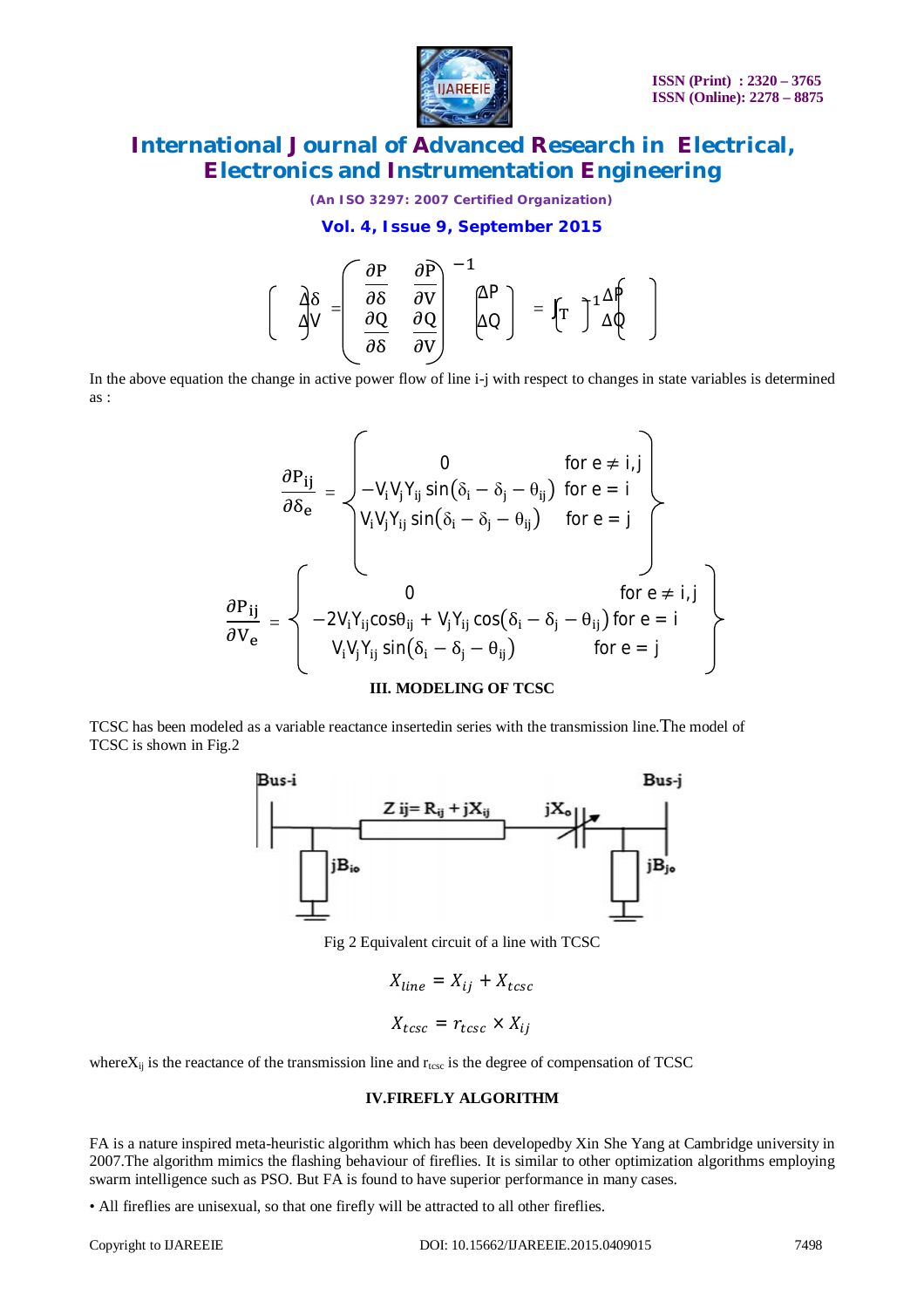

*(An ISO 3297: 2007 Certified Organization)*

### **Vol. 4, Issue 9, September 2015**

• Attractiveness is proportional to their brightness, the less brighter one will be attractedtowards the brighter one.

• If there are no fireflies brighter than a given firefly, it will move randomly

The number of fireflies in the swarm is known as the population size, N.The selection of population size depends on the specific optimization problem. A population size of 20 to 50 is used for PSO and FA for most applications.

Each  $m_{th}$  firefly is denoted by a vector  $x_m$  as

$$
x_m = [x_m^1, x_m^2, \ldots, x_m^{nd}]
$$

Every time the algorithm is executed and the optimization process starts with a different setof initial points. In each case, the algorithm searches for the optimum solution. In the case of multiple possible sets of solutions, the proposed algorithm may converge on different solutions each time. Although each of those solutions will be valid as they all will satisfy the requirement. The light intensity of the  $m_{th}$  firefly,  $I_m$  is given by

$$
I_m = \textit{Fitness}(x_m)
$$

The attractiveness between  $m_{th}$  and  $n_{th}$  firefly,  $\beta_{m,n}$  is given by

$$
\beta_{m,n} = (\beta_{max,m,n} - \beta_{min,m,n}) exp(-\gamma_m r_{m,n}^2) + \beta_{min,m,n}
$$

where

$$
r_{m,n} = ||x_m - x_n|| = \sqrt{\sum_{\nu=1}^{nd} (x_m^k - x_n^k)^2}
$$

 $r_{m,n}$  = Cartesian distance between mth and nth firefly

 $\gamma$ = Absorption parameter

k= Number of Iterations

The value of  $\beta_{m,n}$  is taken as 0.2 and the value of  $\beta_{max}$  is taken as 1.γ is another constant whose value is related to the dynamic range of the solution space. The position of firefly is updated in each iterative step. If the light intensity of  $n_{th}$ firefly is larger than the intensity of the  $m_{th}$  firefly, then the  $m_{th}$  firefly moves towards the  $n_{th}$  firefly and its motion at the  $k_{th}$  iteration is denoted by the following equation.

$$
x_m(k) = x_m(k-1) + \beta_{m,n}(x_m(k-1) - x_m(k)) + \alpha (rand - 0.5)
$$

The random movement factor α is a constant whose value depends on the dynamic range of the solution space. At each iterative step, the intensity and the attractiveness of each firefly is calculated. The intensity of each firefly is compared with all other fireflies and the positions of the fireflies are updated . After sufficient number of iterations, the global optimum is achieved.

#### **V.PROPOSED ALGORITHM**

The basic steps involved in enhancing ATC values with TCSC device using Firefly algorithm are given below:

Step1:Read the system line data and bus data.

Step 2: Run the base case power flow.

Step 3: Consider wheeling transactions.

Step 4: Compute AC power transfer distribution factors.

Step 5: Take transactions as variables line flow, real and reactive power limits of generators as constraints and compute ATC.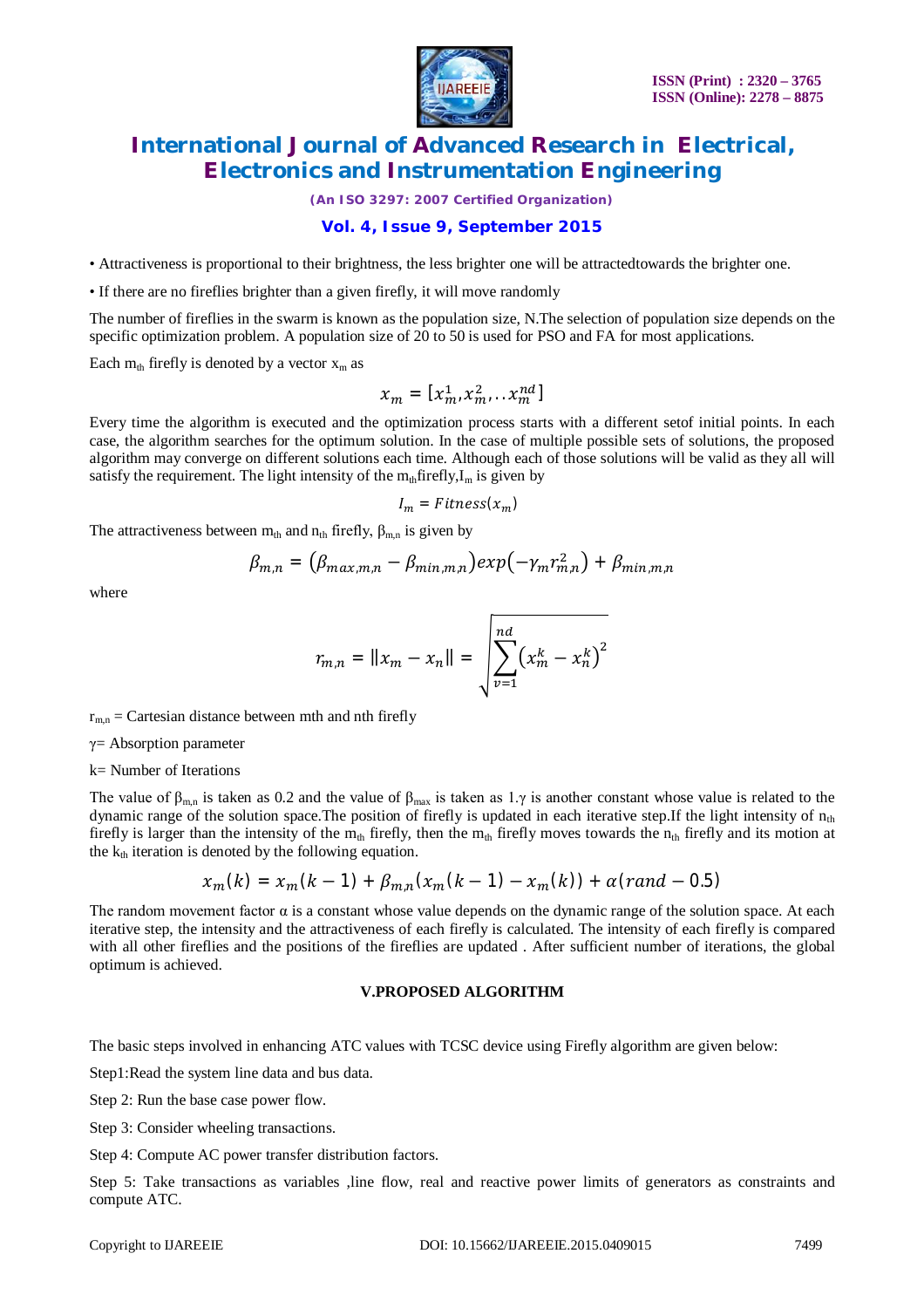

*(An ISO 3297: 2007 Certified Organization)*

### **Vol. 4, Issue 9, September 2015**

Step 6: Find the limiting element in the system buses ie, that carry power close to thermal limit.

Step 7: Place TCSC in the limiting element.

Step 8: Run Firefly algorithm to obtain settings of TCSC.

Step 9: Calculate ATC after incorporating TCSC.

Step 10 : Is any other transaction has to be carried, then consider the next transaction and go to step 3, otherwise stop the procedure.

### **VI. SIMULATION RESULTS AND DISCUSSION**

The assessment of ATC using ACPTDF method has been conducted on sample 6 bus system. It has 3 generators and 11 transmission lines.Code1, Code2, Code3 are used for slack bus,voltage-controlled buses andthe load buses respectively.



Fig.3 Sample six bus system

The optimal location obtained using firefly algorithm is line 9 (from bus 3 to bus 6 ) and the obtained ATC values after placing TCSC is as shown below.

| TABLE 1                     |                      |                   |
|-----------------------------|----------------------|-------------------|
| $ATC - Sample 6$ bus system |                      |                   |
| Line No                     | ATC without TCSC(MW) | ATC with TCSC(MW) |
|                             | 1.8477               | 9.5703            |
| $\overline{2}$              | 4.8971               | 143.2873          |
| 3                           | 6.6850               | 21.9326           |
| 4                           | 0.2996               | 6.4072            |
| 5                           | 0.3731               | 7.5038            |
| 6                           | 0.7902               | 5.0358            |
| 7                           | 0.3227               | 19.3180           |
| 8                           | 0.9326               | 49.0170           |
| $\mathbf Q$                 | 0.8381               | 18.6075           |
| 10                          | 1.8575               | 10.1088           |
| 11                          | 0.3426               | 15.9308           |

ATC values has enhanced when TCSC is placed in the optimal location of sample 6 bus system.

### **VII.CONCLUSION**

In this paper, a simple and efficient method for determining the available transfer capability of the system under normal condition has been studied.The calculation of ATC value for 6-bus system is defined by MATLAB